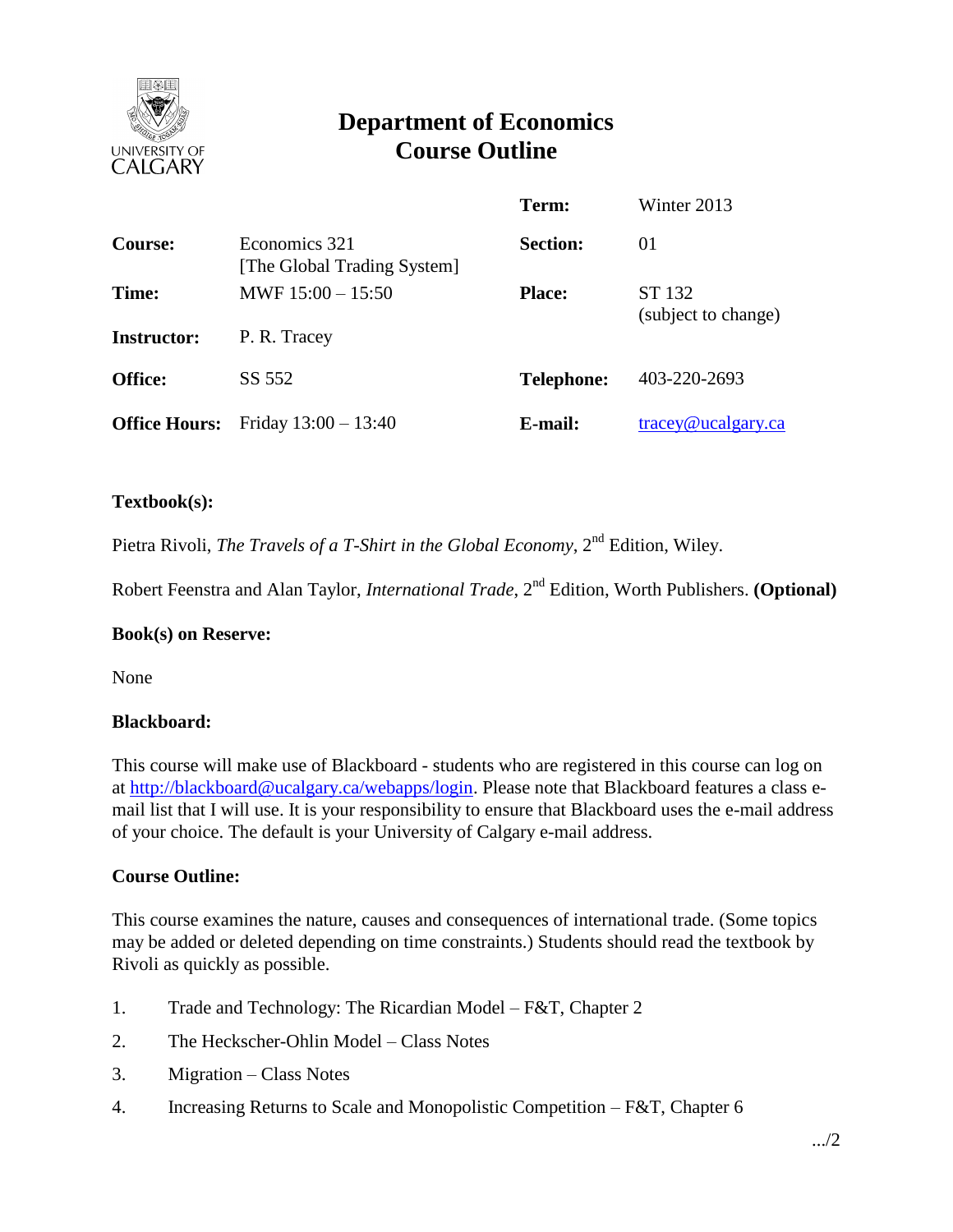5. Offshoring of Goods and Services – F&T, Chapter 7

Students must have finished reading the textbook by Rivoli at this time.

- 6. Import Tariffs and Quotas under Perfect Competition F&T, Chapter 8
- 7. Import Tariffs and Quotas under Imperfect Competition F&T, Chapter 9
- 8. Export Subsidies in Agriculture and High-Technology Industries F&T, Chapter 10
- 9. International Agreements: Trade, Labor, and the Environment F&T, Chapter 11

A follow-up course, Economics 425 (International Trade II), provides students with a more detailed explanation of trade flows and goes on to consider issues such as: strategic trade policy in the presence of imperfect competition; trade, growth and technological change; trade-related aspects of intellectual property; and trade, trade policy and the environment. Normally, Economics 321, is a prerequisite for Economics 425 and Economics 357 (Intermediate Microeconomics II) is a co-requisite.

## **Grade Determination and Final Examination Details:**

| Midterm                  | 30% Wednesday, February 6, 2013                           |
|--------------------------|-----------------------------------------------------------|
| Assignment               | 20% Wednesday, March 6, 2013 (Late assignment will not be |
|                          | accepted.)                                                |
| <b>Final Examination</b> | 50% Scheduled by Registrar $-2$ Hours                     |

The midterm exam will be held in class on the date indicated. The time and location of the final exam, which will be two hours in length, will be scheduled by the Registrar's Office. Exam questions may consist of multiple choice questions. The use of a non-programmable calculator during exams is permitted. The use of graphing calculators, computers, and cell phones is not permitted.

The midterm exam, assignment, and the final exam are marked on a numerical basis. The grades are then added using the weights indicated above. As a guide to determining standing, these letter grade equivalences will generally apply:

| $A+ 97 - 100$ | B 79 - 83       |    | $C-$ 62 - 66 |
|---------------|-----------------|----|--------------|
| A 92-96       | B- 76-78        |    | $D+ 57 - 61$ |
| $A - 89 - 91$ | $C_{+}$ 73 - 75 | D. | $50 - 56$    |
| $B+ 84 - 88$  | C $67 - 72$     |    | $F = 0 - 49$ |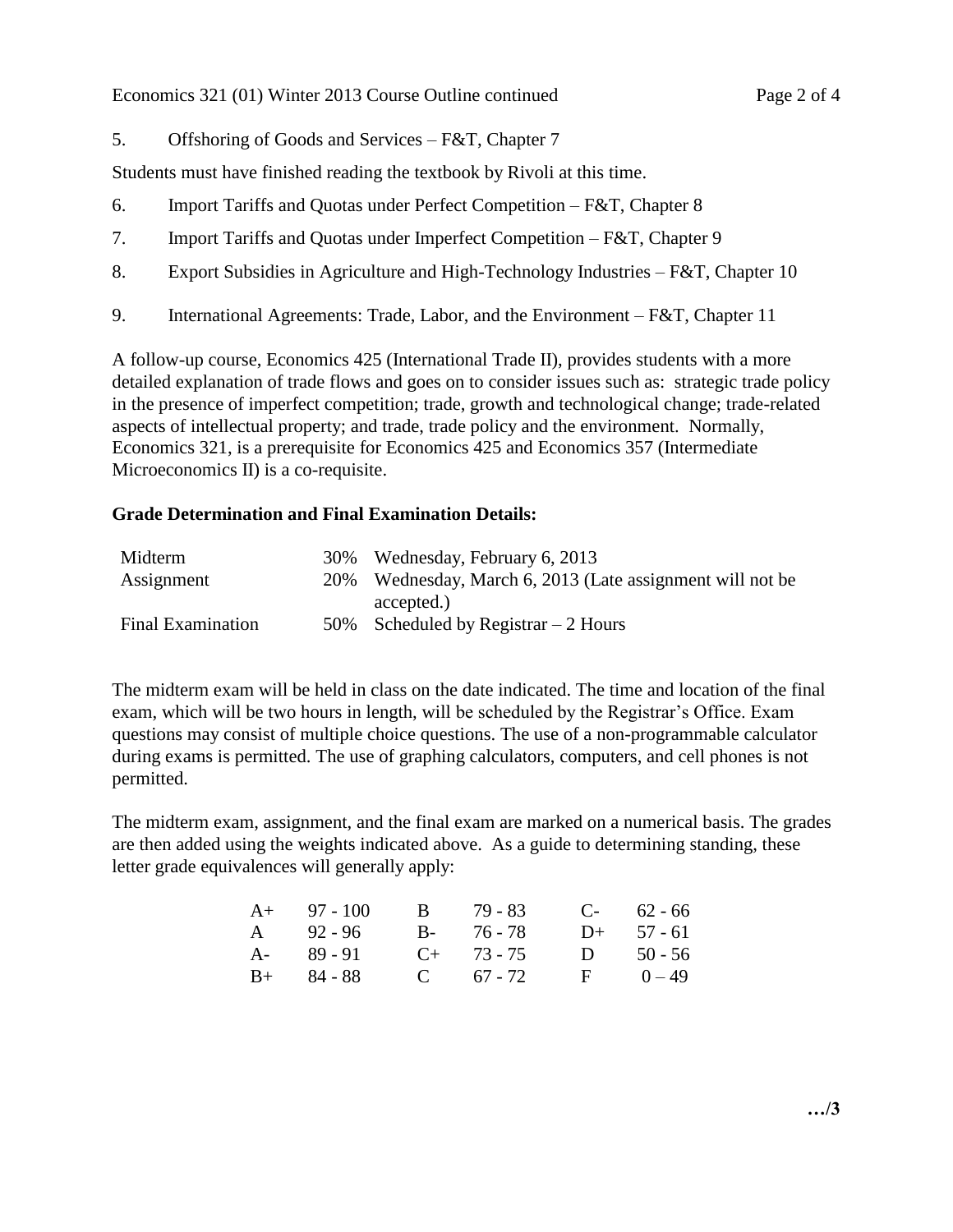# **Notes:**

- 1. Students should be aware that no "make-up" midterms will be given. Any student who finds it necessary to miss the midterm must notify the instructor in advance and produce a valid medical certificate or other required documentation in order to have the weighting adjusted. This adjustment will result in the final exam counting for 80% of the final grade and the assignments counting for 20% of the final grade.
- 2. Examinations will not be given prior to the scheduled date.
- 3. **Answers to the midterm test, the assignment and the final exam questions must make use of equations and diagrams wherever possible. Numerical questions require numerical answers.**
- 4. **Students will not be given extra time to complete tests and exams.**
- 5. Students should be aware of the academic regulations outlined in The University of Calgary Calendar.
- 6. **The use of cell phones for any purpose in class is prohibited. The classroom is a no cell phone zone. Computers may only be used for note-taking purposes.**
- 7. Students seeking reappraisal of a piece of graded term work should discuss their work with the instructor within 15 days of work being returned to class; however, the earliest that grades will be discussed will be two days after the return of an assignment or examination.
- 8. Students will be responsible for all material listed on the course outline, regardless of whether or not the material has been covered in class, unless the instructor notifies the class that the material will not be covered.
- 9. Please note that the following types of emails will receive no response: emails not addressed to anyone in particular; emails where the recipient's name is not spelled correctly; anonymous emails; emails which do not specify the course and section in which you are registered; and, emails involving questions that are specifically addressed on the course outline.
- 10. It is the student's responsibility to request academic accommodations. If you are a student with a documented disability who may require academic accommodation and have not registered with the Disability Resource Centre, please contact their office at 403-220-8237. Students who have not registered with the Disability Resource Centre are not eligible for formal academic accommodation. **You are also required to discuss your needs with your instructor no later than fourteen (14) days after the start of this course.**

Students' Union Vice-President Academic: Kenya-Jade Pinto Phone: 220-3911 E-mail [suvpaca@ucalgary.ca](mailto:subpaca@ucalgary.ca) …/4